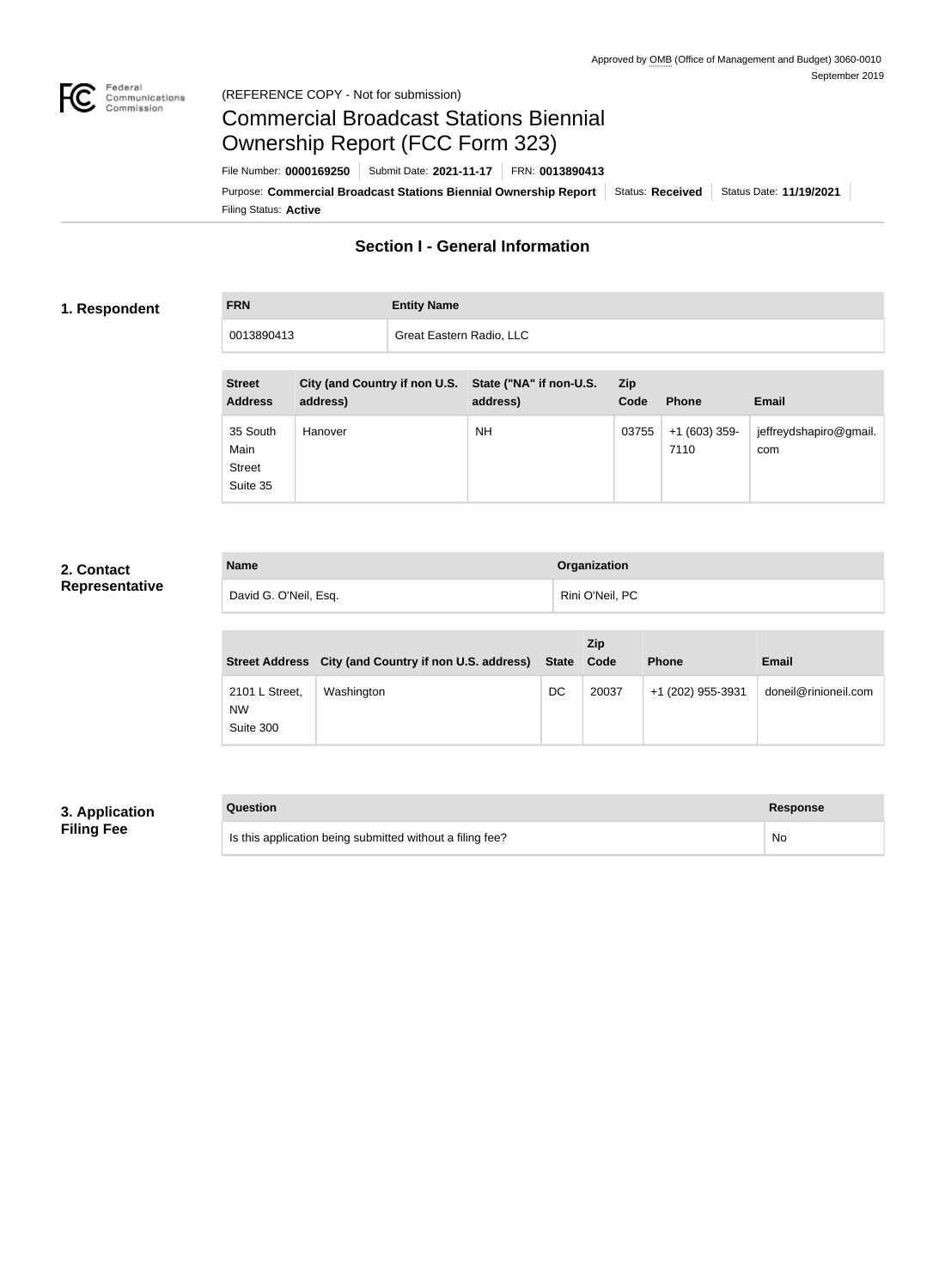| <b>Application Type</b> | <b>Form Number</b> | <b>Fee Code</b> | Quantity | <b>Fee Amount</b> | <b>Subtotal</b> |
|-------------------------|--------------------|-----------------|----------|-------------------|-----------------|
| <b>Biennial</b>         | Form 323           | <b>MAR</b>      | 15       | 85                | \$1,275.00      |
|                         |                    |                 |          | Total             | \$1,275.00      |

## **4. Nature of Respondent**

| (a) Provide the following information about the Respondent: |                                         |                           |  |
|-------------------------------------------------------------|-----------------------------------------|---------------------------|--|
|                                                             | <b>Relationship to stations/permits</b> | Licensee                  |  |
|                                                             | <b>Nature of Respondent</b>             | Limited liability company |  |

**(b) Provide the following information about this report:**

| <b>Purpose</b> | Biennial                                                                                                                                                                               |
|----------------|----------------------------------------------------------------------------------------------------------------------------------------------------------------------------------------|
| "As of" date   | 10/01/2021                                                                                                                                                                             |
|                | When filing a biennial ownership report or validating<br>and resubmitting a prior biennial ownership report, this<br>date must be Oct. 1 of the year in which this report is<br>filed. |

# **5. Licensee(s) and Station(s)**

### **Respondent is filing this report to cover the following Licensee(s) and station(s):**

| Licensee/Permittee Name  | <b>FRN</b> |
|--------------------------|------------|
| Great Eastern Radio, LLC | 0013890413 |

| Fac. ID No. | <b>Call Sign</b> | <b>City</b>        | <b>State</b> | <b>Service</b> |
|-------------|------------------|--------------------|--------------|----------------|
| 4910        | <b>WEEY</b>      | SWANZEY            | <b>NH</b>    | <b>FM</b>      |
| 12083       | <b>WTSL</b>      | <b>HANOVER</b>     | <b>NH</b>    | AM             |
| 17795       | <b>WTSV</b>      | <b>CLAREMONT</b>   | <b>NH</b>    | AM             |
| 17798       | <b>WHDQ</b>      | <b>CLAREMONT</b>   | <b>NH</b>    | <b>FM</b>      |
| 17808       | <b>WWFY</b>      | <b>BERLIN</b>      | VT           | <b>FM</b>      |
| 20606       | <b>WJKS</b>      | <b>KEESEVILLE</b>  | <b>NY</b>    | <b>FM</b>      |
| 23307       | <b>WFYX</b>      | <b>WALPOLE</b>     | <b>NH</b>    | <b>FM</b>      |
| 34810       | <b>WRFK</b>      | <b>BARRE</b>       | VT           | <b>FM</b>      |
| 34813       | <b>WSNO</b>      | <b>BARRE</b>       | VT           | AM             |
| 46334       | <b>WKKN</b>      | <b>WESTMINSTER</b> | VT           | <b>FM</b>      |
| 54790       | <b>WXXK</b>      | <b>LEBANON</b>     | <b>NH</b>    | <b>FM</b>      |
| 56621       | <b>WGXL</b>      | <b>HANOVER</b>     | <b>NH</b>    | <b>FM</b>      |
| 57002       | <b>WWOD</b>      | <b>WOODSTOCK</b>   | VT           | <b>FM</b>      |
| 57728       | <b>WTHK</b>      | <b>WILMINGTON</b>  | VT           | <b>FM</b>      |
| 164251      | <b>WWFK</b>      | PLATTSBURGH WEST   | <b>NY</b>    | <b>FM</b>      |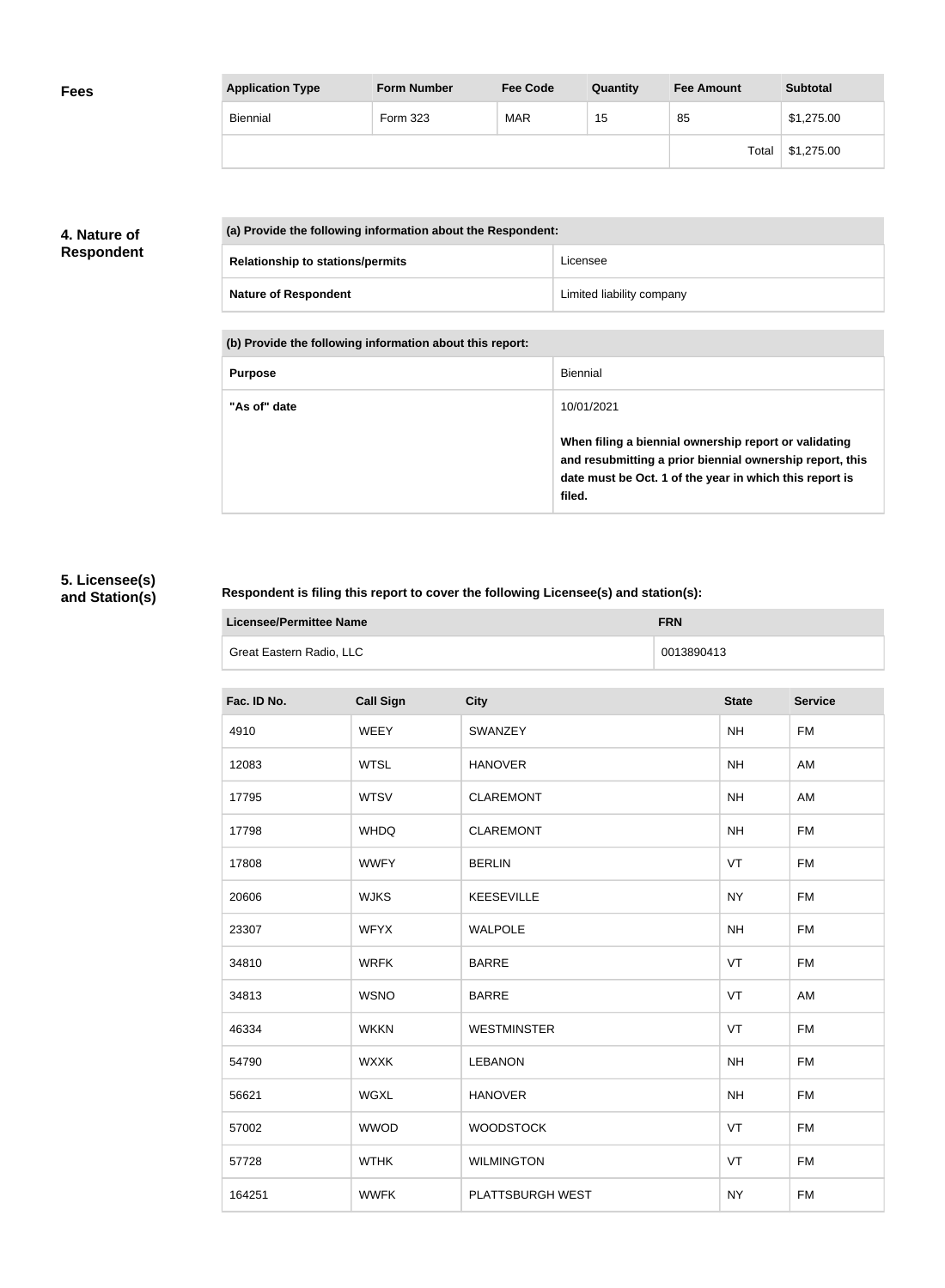#### **Section II – Biennial Ownership Information**

#### **1. 47 C.F.R. Section 73.3613 and Other Documents**

Licensee Respondents that hold authorizations for one or more full power television, AM, and/or FM stations should list all contracts and other instruments set forth in 47 C.F.R. Section 73.3613(a) through (c) for the facility or facilities listed on this report. In addition, attributable Local Marketing Agreements (LMAs) and attributable Joint Sales Agreements (JSAs) must be disclosed by the licensee of the brokering station on its ownership report. If the agreement is an attributable LMA, an attributable JSA, or a network affiliation agreement, check the appropriate box. Otherwise, select "Other." Non-Licensee Respondents, as well as Licensee Respondents that only hold authorizations for Class A television and/or low power television stations, should select "Not Applicable" in response to this question.

#### **Document Information**

| Description of contract or instrument           | Articles of Formation (Great Eastern Radio)             |  |
|-------------------------------------------------|---------------------------------------------------------|--|
| Parties to contract or instrument               | State of New Hampshire                                  |  |
| Date of execution                               | 08/2003                                                 |  |
| Date of expiration                              | No expiration date                                      |  |
| <b>Agreement type</b><br>(check all that apply) | Other<br><b>Agreement Type: Organizational Document</b> |  |

#### **2. Ownership Interests**

**(a)** Ownership Interests. This Question requires Respondents to enter detailed information about ownership interests by generating a series of subforms. Answer each question on each subform. The first subform listing should be for the Respondent itself. If the Respondent is not a natural person, also list each of the officers, directors, stockholders, non-insulated partners, non-insulated members, and any other persons or entities with a direct attributable interest in the Respondent pursuant to the standards set forth in 47 C.F.R. Section 73.3555. (A "direct" interest is one that is not held through any intervening companies or entities.) List each interest holder with a direct attributable interest in the Respondent separately.

Leave the percentage of total assets (Equity Debt Plus) field blank for an interest holder unless that interest holder has an attributable interest in the Respondent solely on the basis of the Commission's Equity Debt Plus attribution standard, 47 C.F.R. Section 73.3555, Note 2(i).

In the case of vertical or indirect ownership structures, list only those interests in the Respondent that also represent an attributable interest in the Licensee(s) for which the report is being submitted.

Entities that are part of an organizational structure that includes holding companies or other forms of indirect ownership must file separate ownership reports. In such a structure do not report, or file a separate report for, any interest holder that does not have an attributable interest in the Licensee(s) for which the report is being submitted.

Please see the Instructions for further detail concerning interests that must be reported in response to this question.

The Respondent must provide an FCC Registration Number for each interest holder reported in response to this question. Please see the Instructions for detailed information and guidance concerning this requirement.

| <b>FRN</b>         | 0013890413                          |                      |  |
|--------------------|-------------------------------------|----------------------|--|
| <b>Entity Name</b> | Great Eastern Radio, LLC            |                      |  |
| <b>Address</b>     | PO Box                              |                      |  |
|                    | <b>Street 1</b>                     | 35 South Main Street |  |
|                    | <b>Street 2</b>                     | Suite 35             |  |
|                    | <b>City</b>                         | Hanover              |  |
|                    | State ("NA" if non-U.S.<br>address) | <b>NH</b>            |  |
|                    | <b>Zip/Postal Code</b>              | 03755                |  |
|                    | Country (if non-U.S.<br>address)    | <b>United States</b> |  |
|                    |                                     |                      |  |

#### **Ownership Information**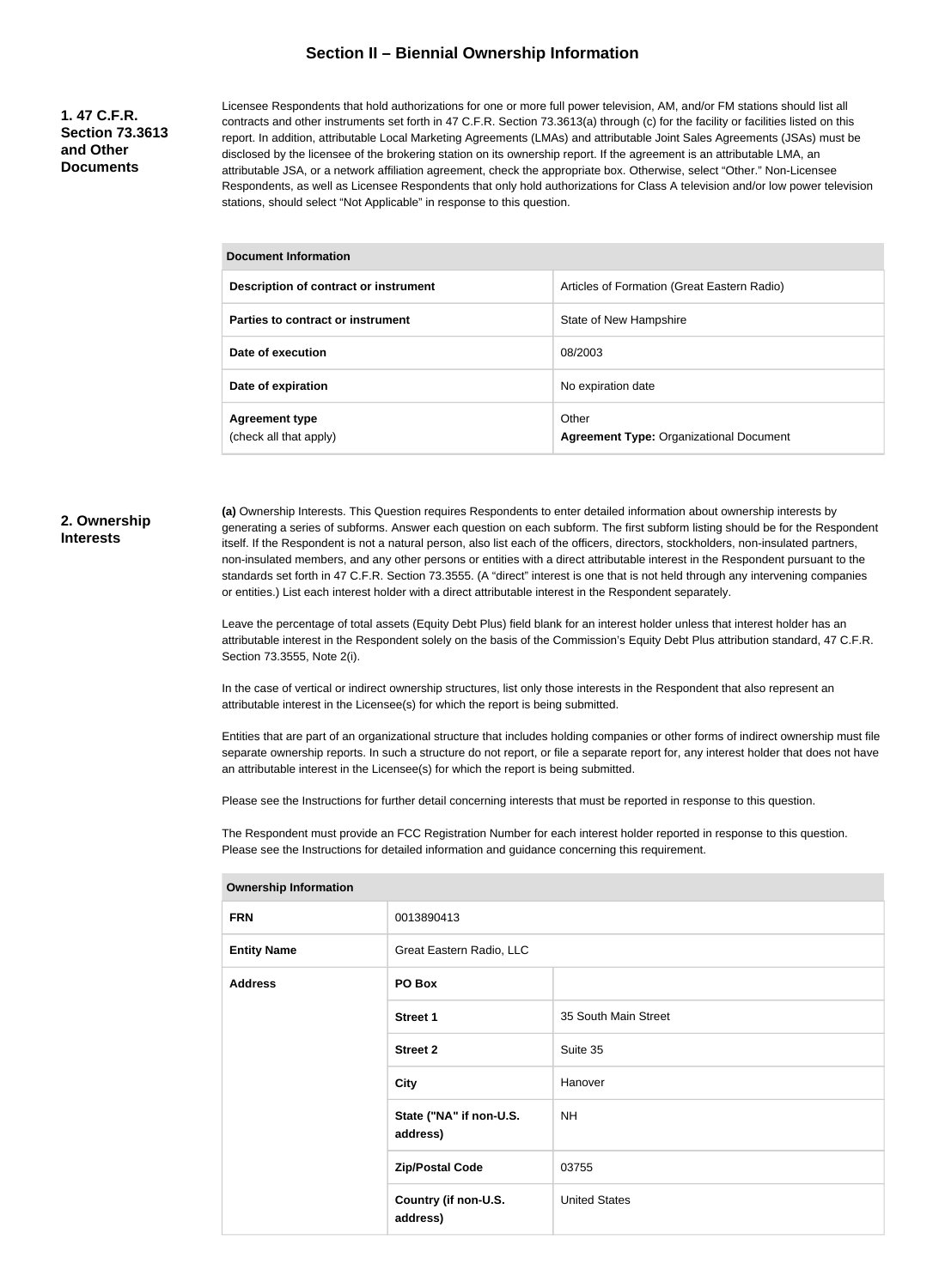| <b>Listing Type</b>                                                                                                        | Respondent                                              |         |                             |
|----------------------------------------------------------------------------------------------------------------------------|---------------------------------------------------------|---------|-----------------------------|
| <b>Positional Interests</b><br>(check all that apply)                                                                      | Respondent                                              |         |                             |
| <b>Tribal Nation or Tribal</b><br><b>Entity</b>                                                                            | Interest holder is not a Tribal nation or Tribal entity |         |                             |
| <b>Interest Percentages</b><br>(enter percentage values                                                                    | Voting                                                  | $0.0\%$ | <b>Jointly Held?</b><br>No. |
| from 0.0 to 100.0)                                                                                                         | <b>Equity</b>                                           | $0.0\%$ |                             |
|                                                                                                                            | <b>Total assets (Equity Debt</b><br>Plus)               | $0.0\%$ |                             |
| Does interest holder have an attributable interest in one or more broadcast stations<br>that do not appear on this report? |                                                         | No      |                             |

| <b>Ownership Information</b>                                                                                                      |                                           |                        |                            |  |
|-----------------------------------------------------------------------------------------------------------------------------------|-------------------------------------------|------------------------|----------------------------|--|
| <b>FRN</b>                                                                                                                        | 0019876135                                |                        |                            |  |
| <b>Name</b>                                                                                                                       | Jeffrey D. Shapiro                        |                        |                            |  |
| <b>Address</b>                                                                                                                    | PO Box                                    |                        |                            |  |
|                                                                                                                                   | <b>Street 1</b>                           | 35 South Main Street   |                            |  |
|                                                                                                                                   | <b>Street 2</b>                           | Suite 300              |                            |  |
|                                                                                                                                   | <b>City</b>                               | Hanover                |                            |  |
|                                                                                                                                   | State ("NA" if non-U.S.<br>address)       | <b>NH</b>              |                            |  |
|                                                                                                                                   | <b>Zip/Postal Code</b>                    | 03755                  |                            |  |
|                                                                                                                                   | Country (if non-U.S.<br>address)          | <b>United States</b>   |                            |  |
| <b>Listing Type</b>                                                                                                               | Other Interest Holder                     |                        |                            |  |
| <b>Positional Interests</b><br>(check all that apply)                                                                             | LC/LLC/PLLC Member                        |                        |                            |  |
| Citizenship, Gender,                                                                                                              | <b>Citizenship</b>                        | <b>US</b>              |                            |  |
| <b>Ethnicity, and Race</b><br><b>Information (Natural</b>                                                                         | Gender                                    | Male                   |                            |  |
| Persons Only)                                                                                                                     | <b>Ethnicity</b>                          | Not Hispanic or Latino |                            |  |
|                                                                                                                                   | Race                                      | White                  |                            |  |
| <b>Interest Percentages</b><br>(enter percentage values                                                                           | Voting                                    | 51.4%                  | <b>Jointly Held?</b><br>No |  |
| from 0.0 to 100.0)                                                                                                                | <b>Equity</b>                             | 51.4%                  |                            |  |
|                                                                                                                                   | <b>Total assets (Equity Debt</b><br>Plus) | 51.4%                  |                            |  |
| Does interest holder have an attributable interest in one or more broadcast stations<br>Yes<br>that do not appear on this report? |                                           |                        |                            |  |

**Ownership Information**

п

| <b>FRN</b> | 1448875<br>001 |
|------------|----------------|
|------------|----------------|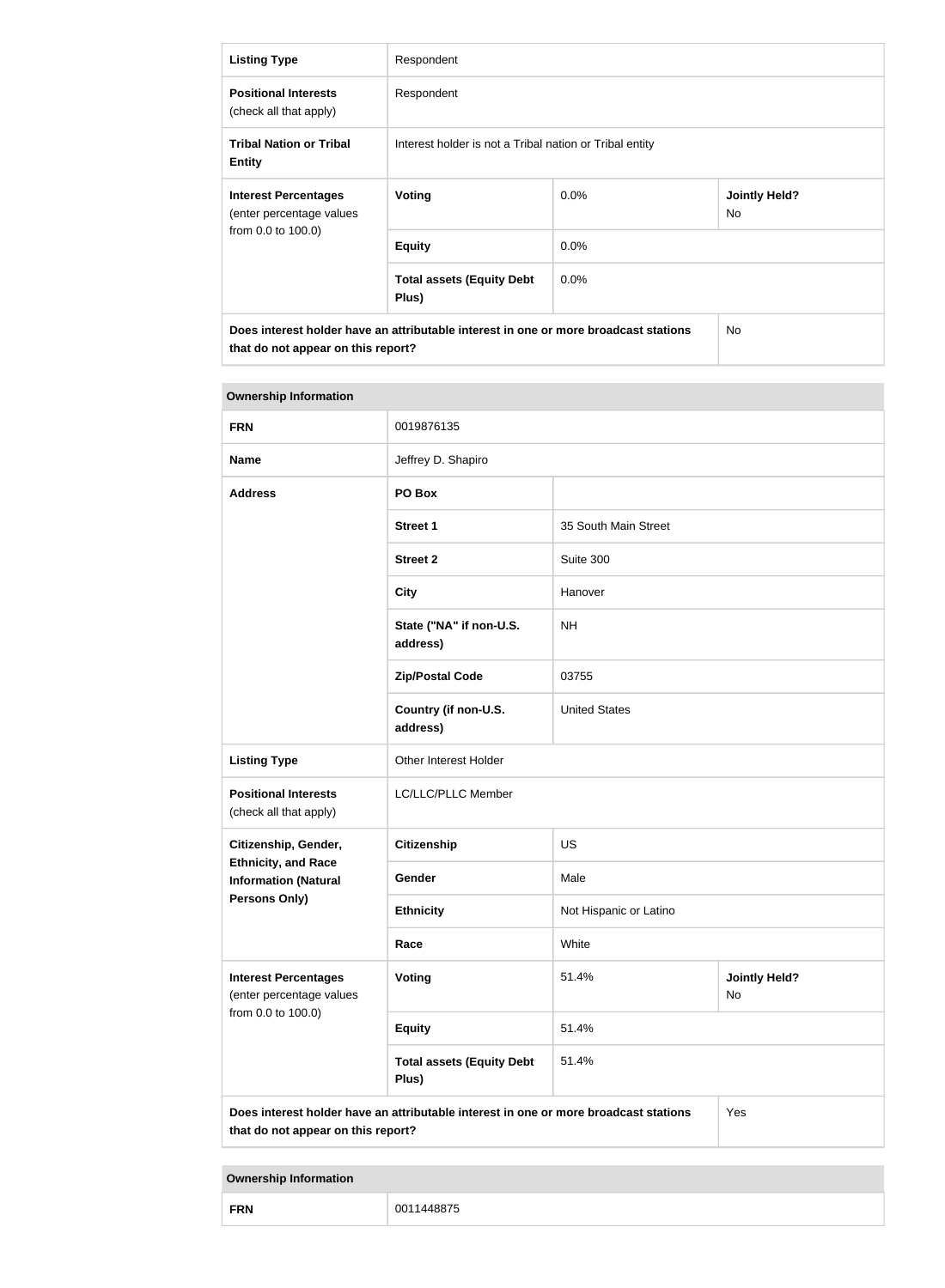| <b>Name</b>                                                                   | Brian D. McNeil                                                                      |                        |                            |
|-------------------------------------------------------------------------------|--------------------------------------------------------------------------------------|------------------------|----------------------------|
| <b>Address</b>                                                                | PO Box                                                                               |                        |                            |
|                                                                               | <b>Street 1</b>                                                                      | 40 Bristol Road        |                            |
|                                                                               | <b>Street 2</b>                                                                      |                        |                            |
|                                                                               | <b>City</b>                                                                          | Wellesley              |                            |
|                                                                               | State ("NA" if non-U.S.<br>address)                                                  | MA                     |                            |
|                                                                               | <b>Zip/Postal Code</b>                                                               | 02481                  |                            |
|                                                                               | Country (if non-U.S.<br>address)                                                     | <b>United States</b>   |                            |
| <b>Listing Type</b>                                                           | Other Interest Holder                                                                |                        |                            |
| <b>Positional Interests</b><br>(check all that apply)                         | LC/LLC/PLLC Member                                                                   |                        |                            |
| Citizenship, Gender,                                                          | <b>Citizenship</b>                                                                   | <b>US</b>              |                            |
| <b>Ethnicity, and Race</b><br><b>Information (Natural</b>                     | Gender                                                                               | Male                   |                            |
| <b>Persons Only)</b>                                                          | <b>Ethnicity</b>                                                                     | Not Hispanic or Latino |                            |
|                                                                               | Race                                                                                 | White                  |                            |
| <b>Interest Percentages</b><br>(enter percentage values<br>from 0.0 to 100.0) | <b>Voting</b>                                                                        | 14.7%                  | <b>Jointly Held?</b><br>No |
|                                                                               | <b>Equity</b>                                                                        | 14.7%                  |                            |
|                                                                               | <b>Total assets (Equity Debt</b><br>Plus)                                            | 14.7%                  |                            |
| that do not appear on this report?                                            | Does interest holder have an attributable interest in one or more broadcast stations |                        | Yes                        |

# **Ownership Information**

| <b>FRN</b>                                            | 0019876283                          |                      |
|-------------------------------------------------------|-------------------------------------|----------------------|
| <b>Name</b>                                           | Robert Lipman                       |                      |
| <b>Address</b>                                        | PO Box                              |                      |
|                                                       | <b>Street 1</b>                     | 39 Peterson Circle   |
|                                                       | <b>Street 2</b>                     |                      |
|                                                       | <b>City</b>                         | Concord              |
|                                                       | State ("NA" if non-U.S.<br>address) | <b>NH</b>            |
|                                                       | <b>Zip/Postal Code</b>              | 03303                |
|                                                       | Country (if non-U.S.<br>address)    | <b>United States</b> |
| <b>Listing Type</b>                                   | Other Interest Holder               |                      |
| <b>Positional Interests</b><br>(check all that apply) | LC/LLC/PLLC Member                  |                      |
| Citizenship, Gender,                                  | <b>Citizenship</b><br><b>US</b>     |                      |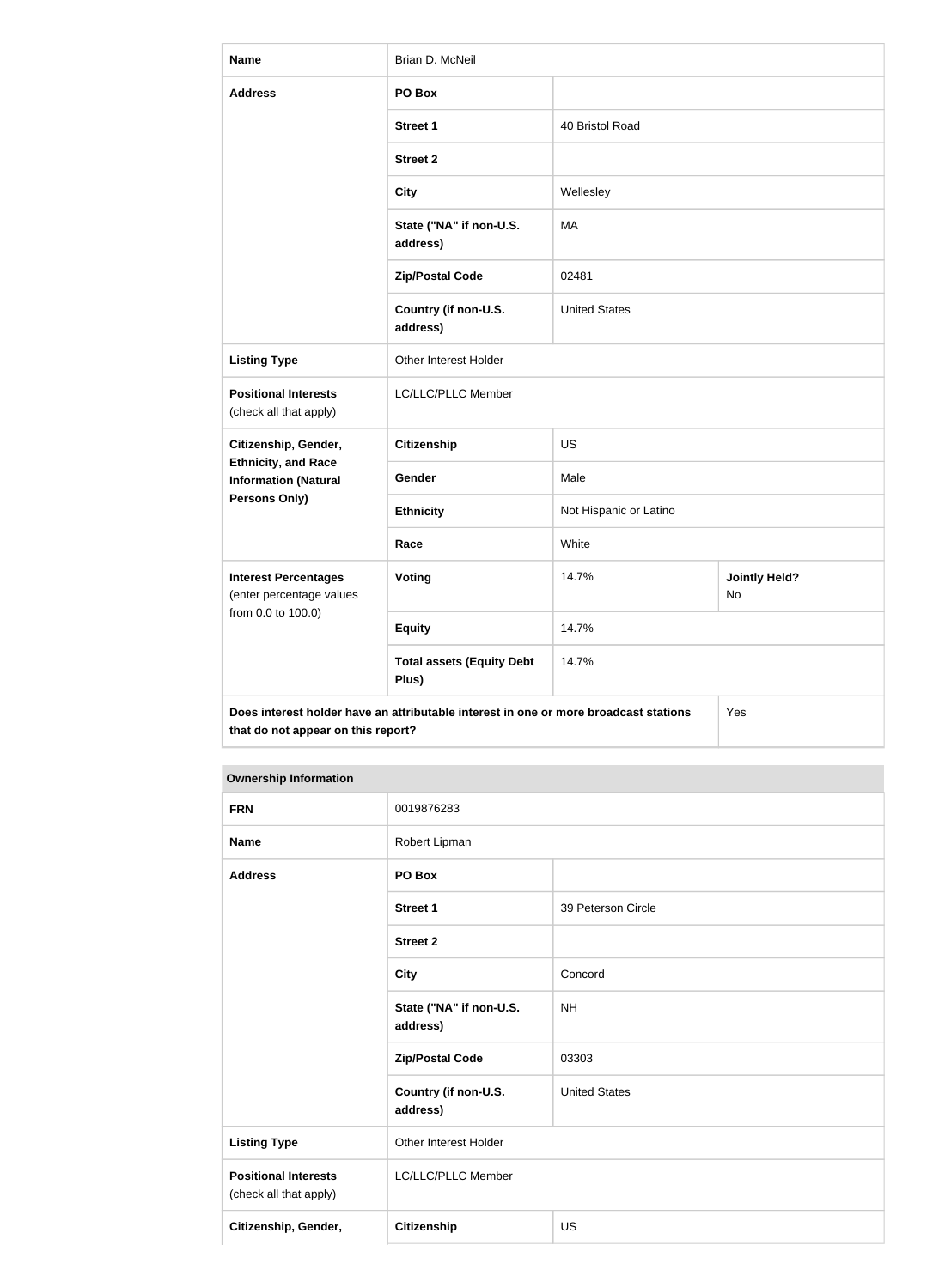| <b>Ethnicity, and Race</b><br><b>Information (Natural</b><br><b>Persons Only)</b>                                          | <b>Gender</b>                             | Male                   |                             |
|----------------------------------------------------------------------------------------------------------------------------|-------------------------------------------|------------------------|-----------------------------|
|                                                                                                                            | <b>Ethnicity</b>                          | Not Hispanic or Latino |                             |
|                                                                                                                            | Race                                      | White                  |                             |
| <b>Interest Percentages</b><br>(enter percentage values<br>from 0.0 to 100.0)                                              | Voting                                    | 4.5%                   | <b>Jointly Held?</b><br>No. |
|                                                                                                                            | <b>Equity</b>                             | 4.5%                   |                             |
|                                                                                                                            | <b>Total assets (Equity Debt</b><br>Plus) | 4.5%                   |                             |
| Does interest holder have an attributable interest in one or more broadcast stations<br>that do not appear on this report? |                                           | No.                    |                             |

# **Ownership Information FRN** 0026725960 **Name** William D. Goddard **Address PO Box Street 1** 176 Pennywise Lane **Street 2 City** Glastonbury **State ("NA" if non-U.S. address)** CT **Zip/Postal Code** 06033 **Country (if non-U.S. address)** United States **Listing Type City Communist Communist Communist Communist Communist Communist Communist Communist Communist Communist Communist Communist Communist Communist Communist Communist Communist Communist Communist Communist C Positional Interests** (check all that apply) LC/LLC/PLLC Member **Citizenship, Gender, Ethnicity, and Race Information (Natural Persons Only) Citizenship** US Gender Male **Ethnicity** Not Hispanic or Latino **Race** White **Interest Percentages** (enter percentage values from 0.0 to 100.0) **Voting 14.7% and 14.7% and 14.7% and 14.7% and 14.7% and 14.7% and 14.7% and 14.7% and 14.7% and 14.7% and 14.7% and 14.7% and 14.7% and 14.7% and 14.7% and 14.7% and 14.7% and 14.7% and 14.7% and 14.7% and 14.7% and 14.7** No **Equity** 14.7% **Total assets (Equity Debt Plus)** 14.7% **Does interest holder have an attributable interest in one or more broadcast stations that do not appear on this report?** No

**Ownership Information**

| <b>FRN</b>  | 0026726000      |
|-------------|-----------------|
| <b>Name</b> | Gail C. Goddard |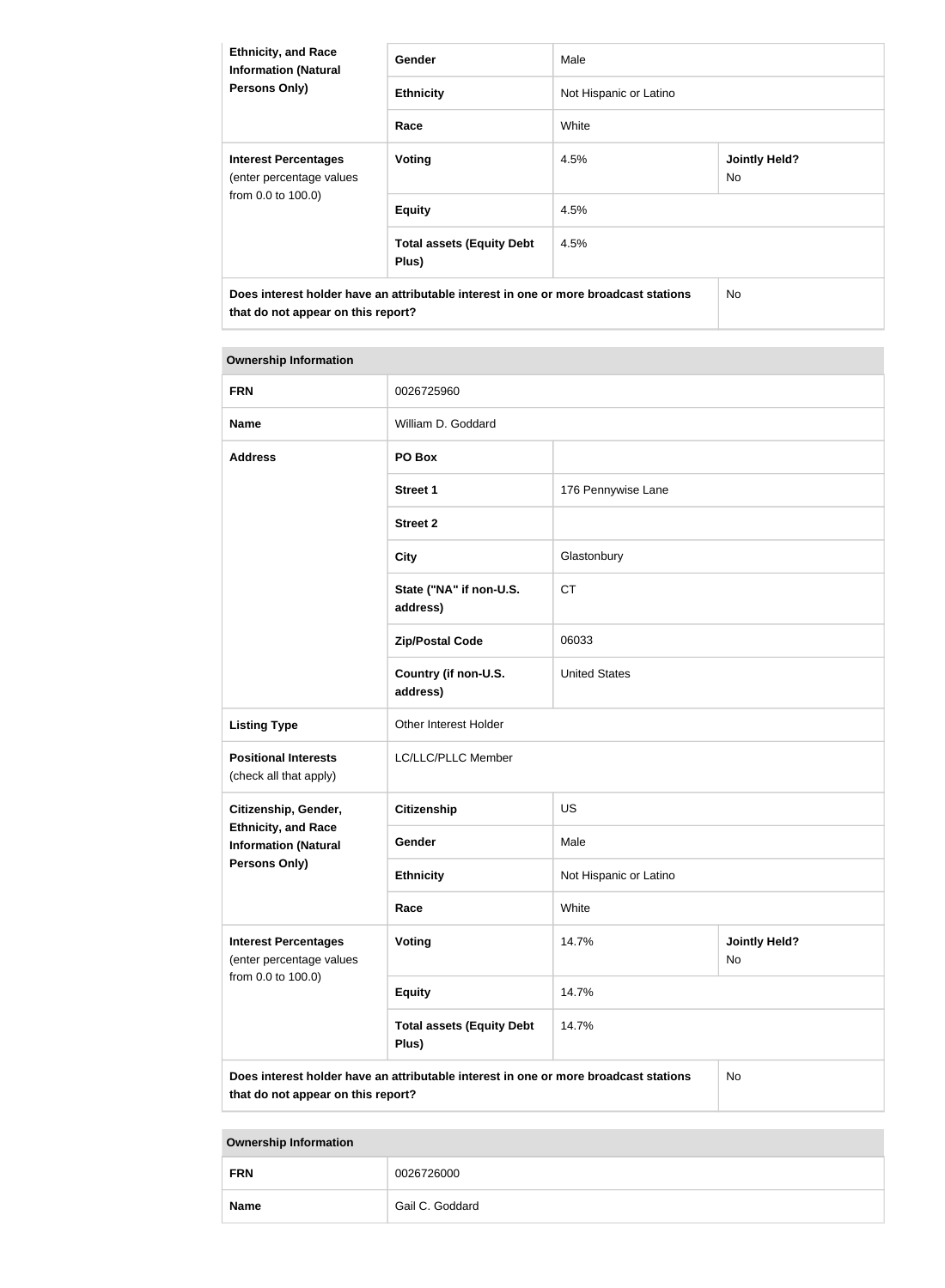| <b>Address</b>                                                                           | PO Box                                                                               |                        |                            |
|------------------------------------------------------------------------------------------|--------------------------------------------------------------------------------------|------------------------|----------------------------|
|                                                                                          | <b>Street 1</b>                                                                      | 176 Pennywise Lane     |                            |
|                                                                                          | <b>Street 2</b>                                                                      |                        |                            |
|                                                                                          | <b>City</b>                                                                          | Glastonbury            |                            |
|                                                                                          | State ("NA" if non-U.S.<br>address)                                                  | <b>CT</b>              |                            |
|                                                                                          | <b>Zip/Postal Code</b>                                                               | 06033                  |                            |
|                                                                                          | Country (if non-U.S.<br>address)                                                     | <b>United States</b>   |                            |
| <b>Listing Type</b>                                                                      | Other Interest Holder                                                                |                        |                            |
| <b>Positional Interests</b><br>(check all that apply)                                    | LC/LLC/PLLC Member                                                                   |                        |                            |
| Citizenship, Gender,                                                                     | <b>Citizenship</b>                                                                   | <b>US</b>              |                            |
| <b>Ethnicity, and Race</b><br><b>Information (Natural</b>                                | Gender                                                                               | Female                 |                            |
| <b>Persons Only)</b>                                                                     | <b>Ethnicity</b>                                                                     | Not Hispanic or Latino |                            |
|                                                                                          | Race                                                                                 | White                  |                            |
| <b>Interest Percentages</b><br>(enter percentage values                                  | Voting                                                                               | 14.7%                  | <b>Jointly Held?</b><br>No |
| from 0.0 to 100.0)                                                                       | <b>Equity</b>                                                                        | 14.7%                  |                            |
|                                                                                          | <b>Total assets (Equity Debt</b><br>Plus)                                            | 14.7%                  |                            |
| that do not appear on this report?                                                       | Does interest holder have an attributable interest in one or more broadcast stations |                        | <b>No</b>                  |
| (b) Respondent certifies that any interests including equity financial or voting<br>Yes. |                                                                                      |                        |                            |

| (b) Respondent certifies that any interests, including equity, financial, or voting | Yes |
|-------------------------------------------------------------------------------------|-----|
| interests, not reported in this filing are non-attributable.                        |     |
| If "No," submit as an exhibit an explanation.                                       |     |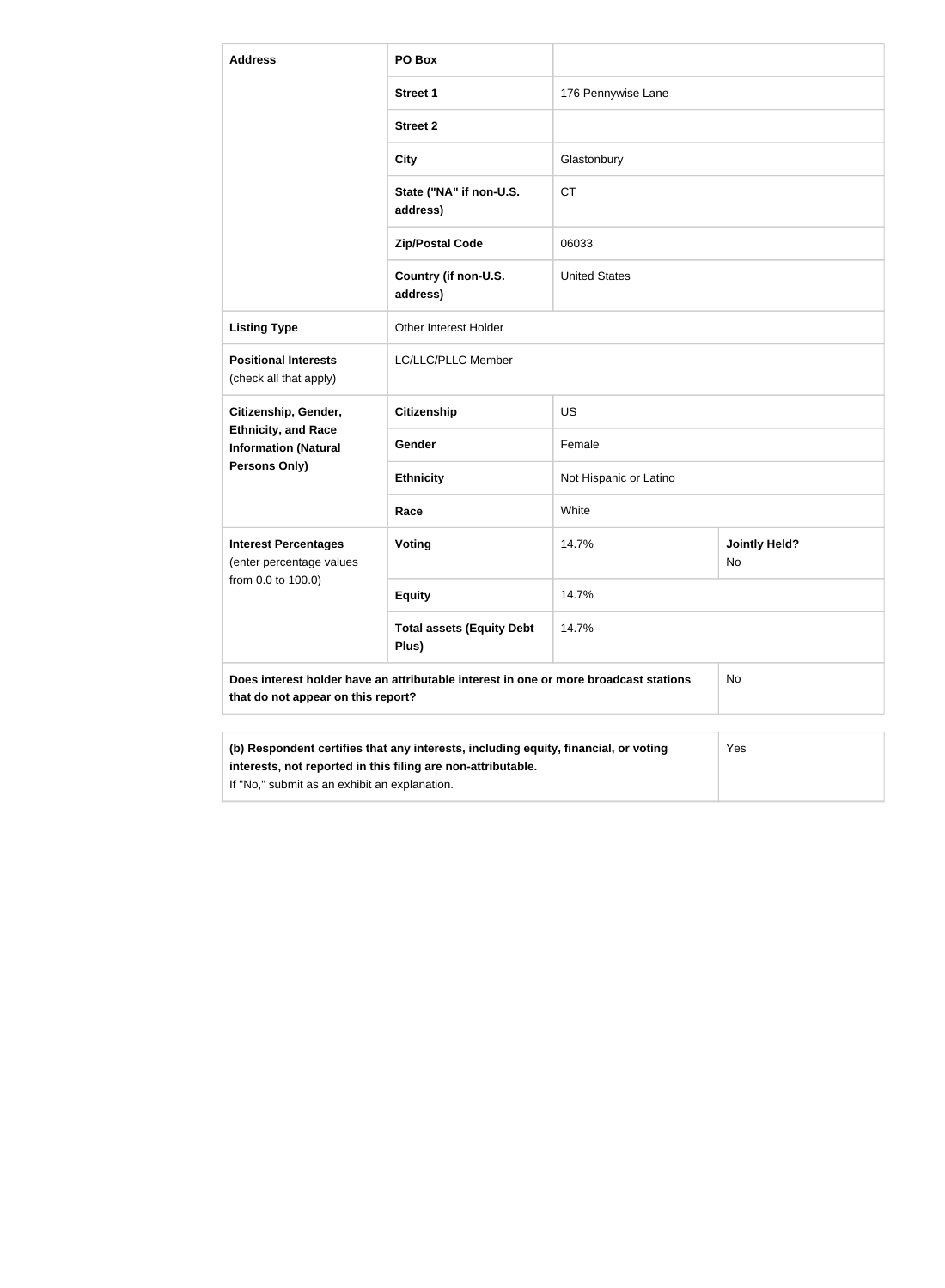| (c) Does the Respondent or any reported interest holder<br>hold an attributable interest in any newspaper entities in<br>the same market as any station for which this report is<br>filed, as defined in 47 C.F.R. Section 73.3555?                                                                                                                                                                                                                                                                                                                                                                                                              | No |
|--------------------------------------------------------------------------------------------------------------------------------------------------------------------------------------------------------------------------------------------------------------------------------------------------------------------------------------------------------------------------------------------------------------------------------------------------------------------------------------------------------------------------------------------------------------------------------------------------------------------------------------------------|----|
| If "Yes," provide information describing the interest(s), using<br>EITHER the subform OR the spreadsheet option below.<br>Respondents with a large number (50 or more) of entries to<br>submit should use the spreadsheet option.                                                                                                                                                                                                                                                                                                                                                                                                                |    |
| NOTE: Spreadsheets must be submitted in a special XML<br>Spreadsheet format with the appropriate structure that is<br>specified in the documentation. For instructions on how to<br>use the spreadsheet option to complete this question<br>(including templates to start with), please Click Here.                                                                                                                                                                                                                                                                                                                                              |    |
| If using the subform, leave the percentage of total assets<br>(Equity Debt Plus) field blank for an interest holder unless<br>that interest holder has an attributable interest in the<br>newspaper entity solely on the basis of the Commission's<br>Equity Debt Plus attribution standard, 47 C.F.R. Section<br>73.3555, Note 2(i). If using an XML Spreadsheet, enter "NA"<br>into the percentage of total assets (Equity Debt Plus) field<br>for an interest holder unless that interest holder has an<br>attributable interest in the newspaper entity solely on the<br>basis of the Commission's Equity Debt Plus attribution<br>standard. |    |
| The Respondent must provide an FCC Registration Number<br>for each interest holder reported in response to this<br>question. Please see the Instructions for detailed information<br>and guidance concerning this requirement.                                                                                                                                                                                                                                                                                                                                                                                                                   |    |

**or related to each other as parentchild or as siblings?**

If "Yes," provide the following information for each such the relationship.

| (e) Is Respondent seeking an attribution exemption for any officer or director with<br>duties wholly unrelated to the Licensee(s)?                                                                                             | <b>No</b> |
|--------------------------------------------------------------------------------------------------------------------------------------------------------------------------------------------------------------------------------|-----------|
| If "Yes," complete the information in the required fields and submit an Exhibit fully describing<br>that individual's duties and responsibilities, and explaining why that individual should not be<br>attributed an interest. |           |

**3. Organizational Chart (Licensees Only)**

Attach a flowchart or similar document showing the Licensee's vertical ownership structure including the Licensee and all entities that have attributable interests in the Licensee. Licensees with a single parent entity may provide a brief explanatory textual Exhibit in lieu of a flowchart or similar document. Licensees without parent entities should so indicate in a textual Exhibit.

#### **Non-Licensee Respondents should select "N/A" in response to this question.**

The licensee consists of five members who are listed in the ownership report. Accordingly, there is no need to submit a flowchart or similar document.

### **Section III - Certification**